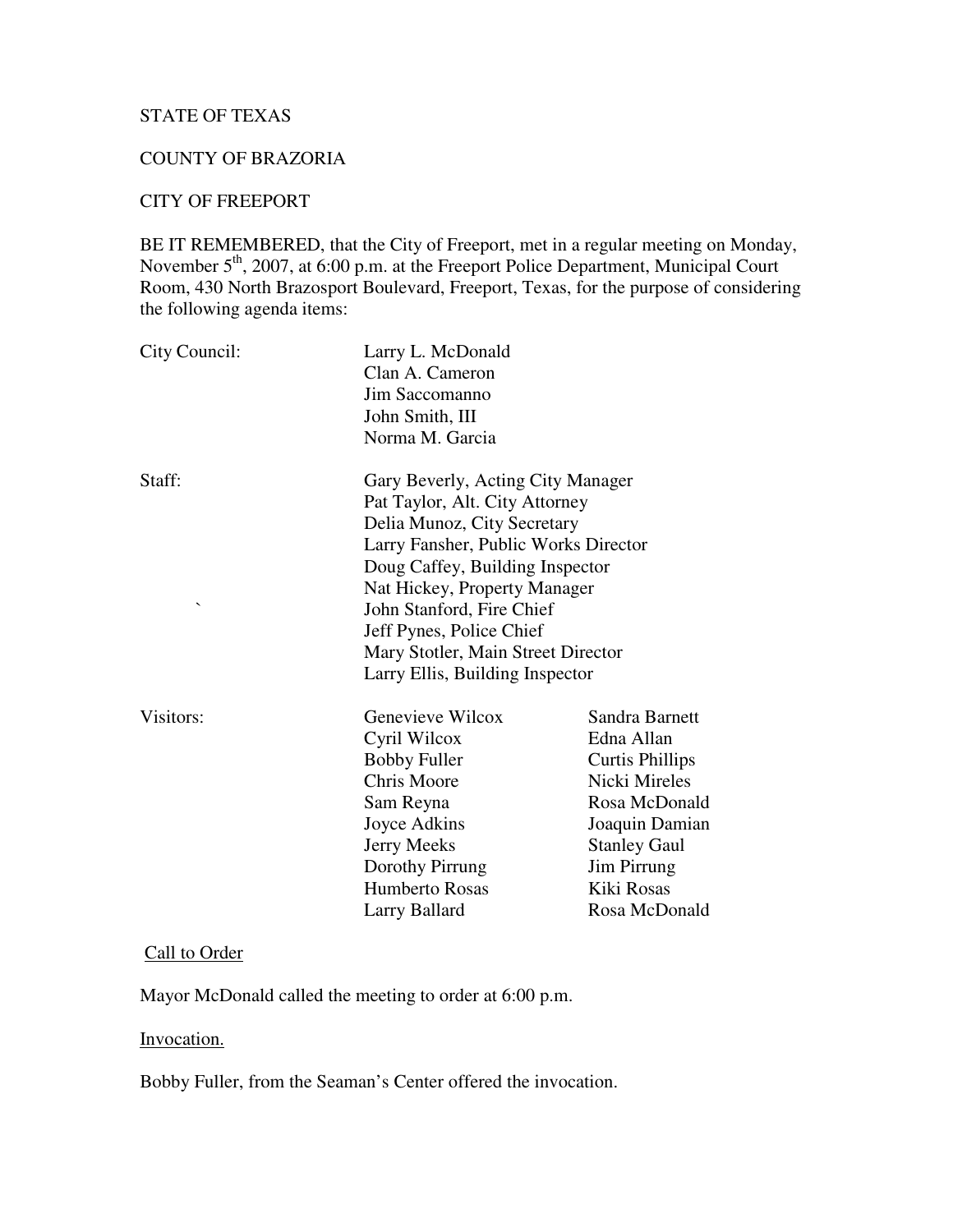## Pledge of Allegiance

Mayor McDonald led the Pledge of Allegiance.

## Consideration of the approval of the October 15th, 2007 Council Minutes

On a motion by Councilman Smith, seconded by Councilwoman Garcia, with all present voting "aye", Council unanimously approved the minutes of October l5th, 2007.

Attending Citizens and Their Business.

Sandra Barnett announced that Flue Shots will be administered at St. Mary Star of the Sea Catholic Church on Wednesday, November 7, 2007 from 8:30 a.m. to 11:30 a.m.

Pastor Chris Moore invited all to the dedication of the Veteran's Memorial on Saturday, 12:00 a.m. to 4:30 p.m., November  $10^{th}$ , 2007, at the Freeport Municipal Park. Hot dogs and refreshments will be served.

Joaquin Damian, a Freeport taxpayer feels he has a right to express his opinion. He voiced his opposition to the recall election of Mayor McDonald and that money used for the election could have been used better elsewhere. He asked for the amount spent on the election? Gary Beverly answered \$8,800.00.

**Public Hearing**: Regarding Chapter 370.002 of the Local Government Code and Division (A) of Section 130.99 of the Code of Ordinances of said City, to REVIEW THE JUVENILE CURFEW ORDINANCE of said City.

Mayor McDonald opened the public hearing at 6:07 p.m. He explained that the law required an evaluation of the Juvenile Curfew Ordinance by City Council with a public hearing to be held before the third anniversary of the readopting.

Chief Pynes stated a minor change to the ordinance on Section 130.24 A (5).

There being no further questions or comments, Mayor McDonald closed the pubic hearing at 6:10 p.m.

Consideration of the approval of Ordinance No. 2007-2179 amending Chapter 130 of the Code of Ordinances of said City, providing a curfew for minor.

On a motion by Councilman Smith, seconded by Councilwoman Garcia, with all present voting "aye", Council unanimously approved Ordinance No. 2007-2179 amending Chapter 130 of the Code of Ordinances of said City, providing a curfew for minors.

Consideration of the approval of a request by The Seaman's Center, 1103 Cherry Street, for two (2) recreational vehicles to be on site for security and ministry purposes.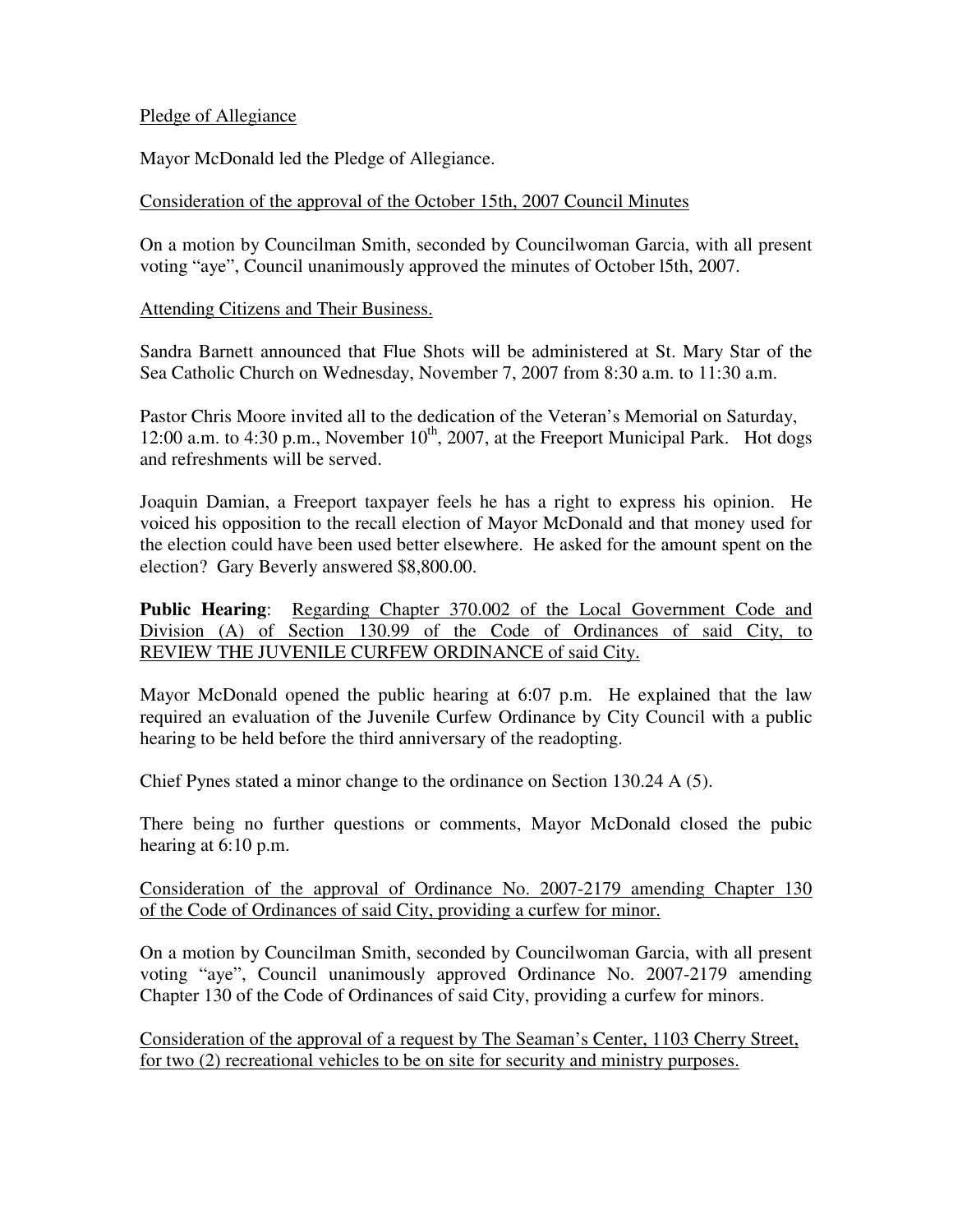Mr. Bobby Fuller explained the request for two recreational vehicles for the Seaman's Center. Councilman Smith asked if there were any future plans to the Seaman Center. Mr. Fuller said no. Joyce Adkins stated that the area was not zoned for recreational parking.

On a motion by Councilman Cameron, seconded by Councilman Smith, with all present voting "aye", Council approved the request for the Seaman's Center, 1103 Cherry Street, for two (2) recreational vehicles to be on site for security and ministry purposes.

Consideration of the approval of selling the City's interest at Block 11, Lot 4, Freeport Townsite, known as  $415$  East  $6<sup>th</sup>$  Street.

On a motion by Councilman Cameron, seconded by Councilman Smith, with all present voting "aye", Council unanimously approved Mr. Nat Hickey's recommendation to sell the City's interest at Block 11, Lot 4, Freeport Townsite, known as  $415$  E.  $6<sup>th</sup>$  Street.

Consideration of the approval of selling the City's interest at Block 12, Lot 6, Freeport Townsite, known as 423 East 5<sup>th</sup> Street.

On a motion by Councilman Cameron, seconded by Mayor McDonald, with all present voting "aye", Council unanimously approved Mr. Nat Hickey's recommendation to sell the City's interest at Block 12, Lot 6, Freeport Townsite, known as 423 East  $5<sup>th</sup>$  Street.

Consideration of the approval of selling the City's interest at Block 52, Lot 10, 11, and 12, Velasco Townsite, known as 424 South Ave. G.

On a motion by Councilman Smith, seconded by Councilman Saccomanno, with all present voting 4 to 1, Council approved Mr. Nat Hickey's recommendation not to sell the City's interest at Block 52, Lot 10, 11, and 12, Velasco Townsite, known as 424 South Ave. G. Councilman Cameron opposed.

Consideration of the approval of an administrative appeal from the New Jerusalem Baptist Church requesting a variance under the Sign Ordinance, Chapter 113, to change the distance of base of sign from ground 16 feet to 9 feet.

On a motion by Councilman Cameron, seconded by Councilman Smith, with all present voting "aye", Council unanimously approved an administrative appeal from the New Jerusalem Baptist Church requesting a variance under the Sign Ordinance, Chapter 113, to change the distance of base of sign from ground 16 feet to 9 feet.

Consideration of the approval of an administrative appeal from the Texas Dow Employees Credit Union requesting a variance under the Sign Ordinance, Chapter 113, to construct a temporary "coming soon" sign consisting of plywood panel with building rendering on face.

On a motion by Councilman Cameron, seconded by Councilman Saccomanno, with all present voting "aye", Council unanimously approved an administrative appeal from the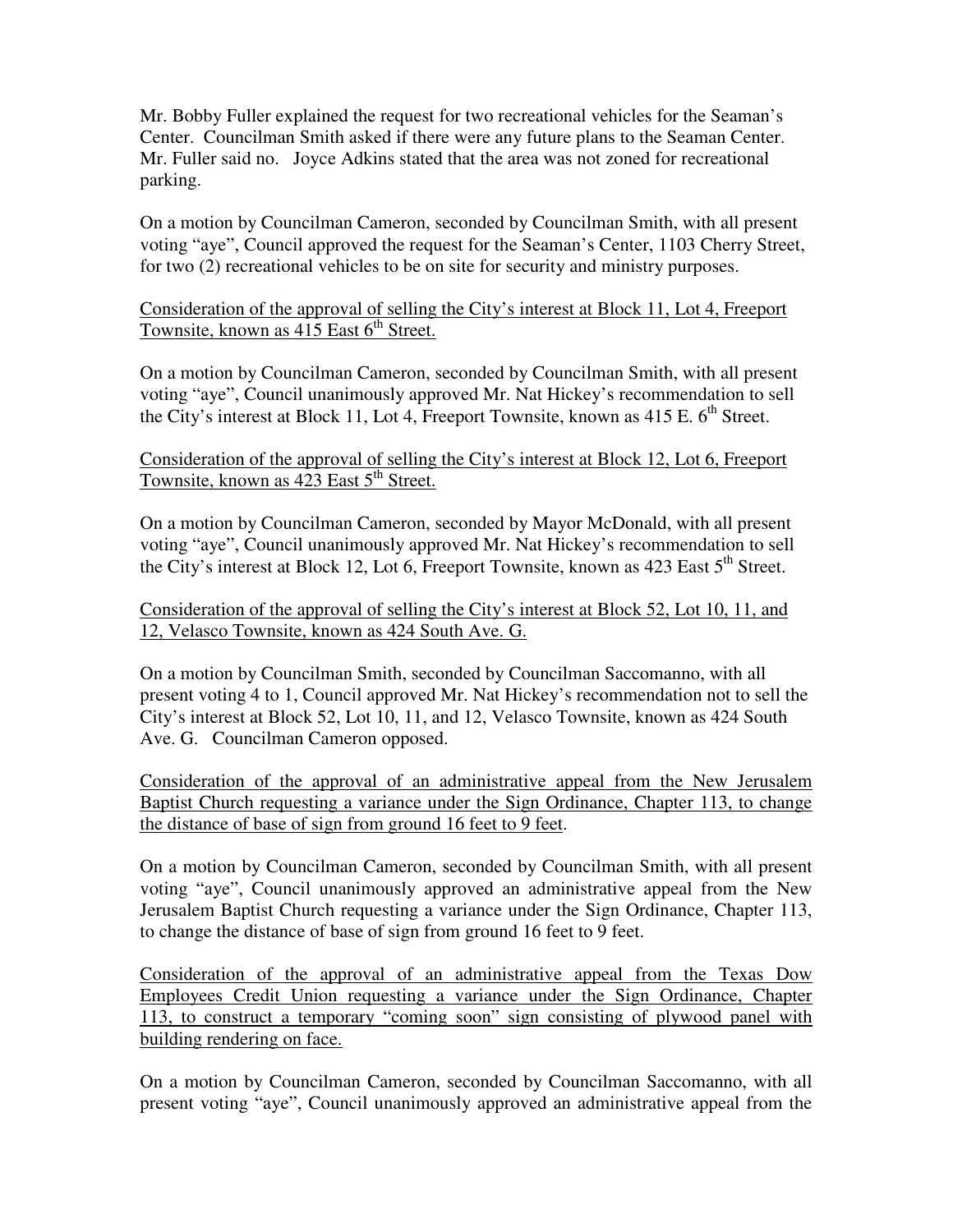Texas Dow Employees Credit Union requesting a variance under the Sign Ordinance, Chapter 113, to construct a temporary "coming soon" sign consisting of plywood panel with building rendering on face.

Consideration of the approval of an administrative appeal from the Texas Dow Employees Credit Union requesting a variance under the Sign Ordinance, Chapter 113, to erect 30 foot tall freestanding monument sign in advance of the building permit for the project.

On a motion by Councilman Cameron, seconded by Councilman Saccomanno, with all present voting "aye", Council unanimously approved an administrative appeal from the Texas Dow Employees Credit Union requesting a variance under the Sign Ordinance, Chapter 113, to erect 30 foot tall freestanding monument sign in advance of the building permit for the project.

Consideration of the approval of an administrative appeal from the Texas Dow Employees Credit Union requesting a variance under the Sign Ordinance, Chapter 113, to erect a 60 square foot L.E.D. message display board in addition to the proposed 66 square foot "TDECU" sign.

On a motion by Councilman Cameron, seconded by Councilman Saccomanno, with all present voting "aye", Council unanimously approved an administrative appeal from the Texas Dow Employees Credit Union requesting a variance under the Sign Ordinance, Chapter 113, to erect a 60 square foot L.E.D. message display board in addition to the proposed 66 square foot "TDECU" sign.

Consideration of the approval of Ordinance No. 2007-2180 to increase the charge and rate for containers and the collection and disposal of solid waste stored in such containers on residential premises within said City and the minimum charge and rate therefore on commercial or business premises within said City from nineteen and 70/100 (\$19.70) to twenty and 41/100(\$20.41) and increase the charge and rate for extra containers and disposal of solid waste stored in such containers with said City from nine and 75/100 (\$9.75) to ten and 10/100 (\$10.10).

On a motion by Councilman Cameron, seconded by Councilman Saccomanno, with all present voting "aye", Council unanimously approved Gary Beverly's recommendation to approve Ordinance No. 2007-2180 to increase the charge and rate for containers and the collection and disposal of solid waste stored in such containers on residential premises within said City and the minimum charge and rate therefore on commercial or business premises within said City from nineteen and 70/100 (\$19.70) to twenty and 41/100 (\$20.41) and increase the charge and rate for extra containers and disposal of solid waste stored in such containers with said City from nine and 75/100 (\$9.75) to ten and 10/100 (\$10.10) to take effect immediately.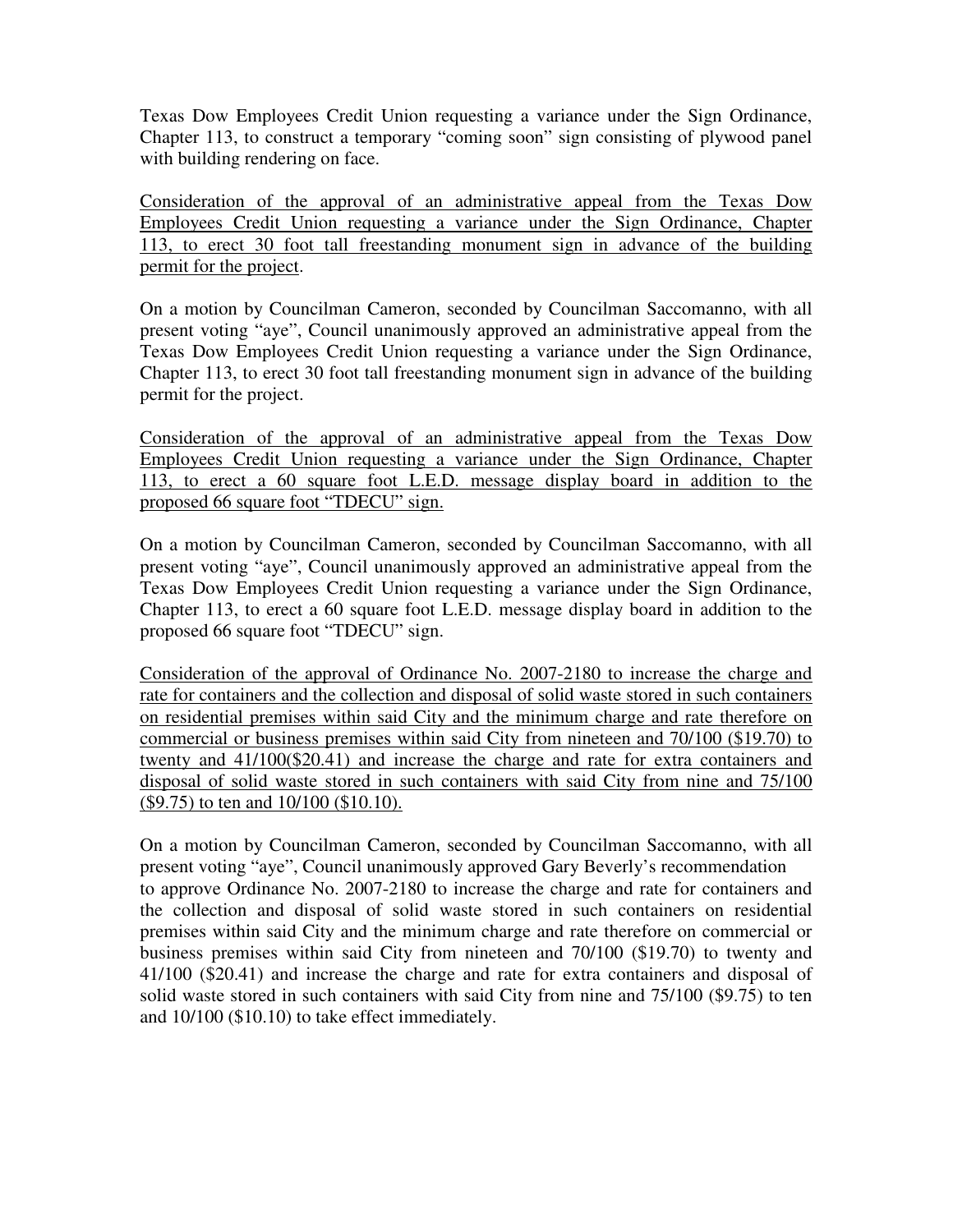# Elected Official Report

Councilman Smith reported that the Freeport Senior Citizen's Commission, Thanksgiving Luncheon will be Monday, November l9, 2007 at River Place.

Councilwoman Garcia invited all to the Veteran's Memorial on Saturday, November 10, 2007 at the Freeport Municipal Park.

Councilman Saccomanno reported that Main Street received national recognition three consecutive years.

Mayor McDonald attended a Planning Commission meeting, also attended a meeting on "Walk for Humanity". He was not able to attend the demolition of the old Saving & Loan building by the Texas Employees Credit Union. Also thanked Chief Pynes for facilitating the Turkey Shoot for the Eagle's on Hwy. 332. The construction on  $9<sup>th</sup> \& 10<sup>th</sup>$  Street is ready for rebar and preparing for concrete.

#### W**ork Session**

# Administration Report

Gary Beverly reported on various events:

October 31, 2007 - Halloween Bash on October 31, 2007 at the Freeport Recreation Center, went well. Also a very good turn out for the First Assembly of God, Fall Festival.

November lst, 2007 - Brazosport's Homecoming Bon Fire and Parade.

November 2, 2007 – Tailgate Party on  $2<sup>nd</sup>$  Street and Hwy. 288 next to Kroger's/Hopper Field.

November 7, 2007 – Free Flue Shots will be administered at St. Mary Star of the Sea church, from 8: 30 a.m. to 11: 00 a.m.

November 7, 2007 – Meeting at Jane Long Elementary School to update residence on  $9<sup>th</sup>$ and 10<sup>th</sup> Street construction.

November 10, 2007 – Veteran's Memorial dedication on Saturday, November  $10^{th}$ , 2007, at the Freeport Municipal Park.

November l4, 2007 – the City of Freeport will be hosting the Brazoria Counties Cities Association at River Place.

Sgt. Lawson attending a three week Advance Command Level training in Huntsville, Texas.